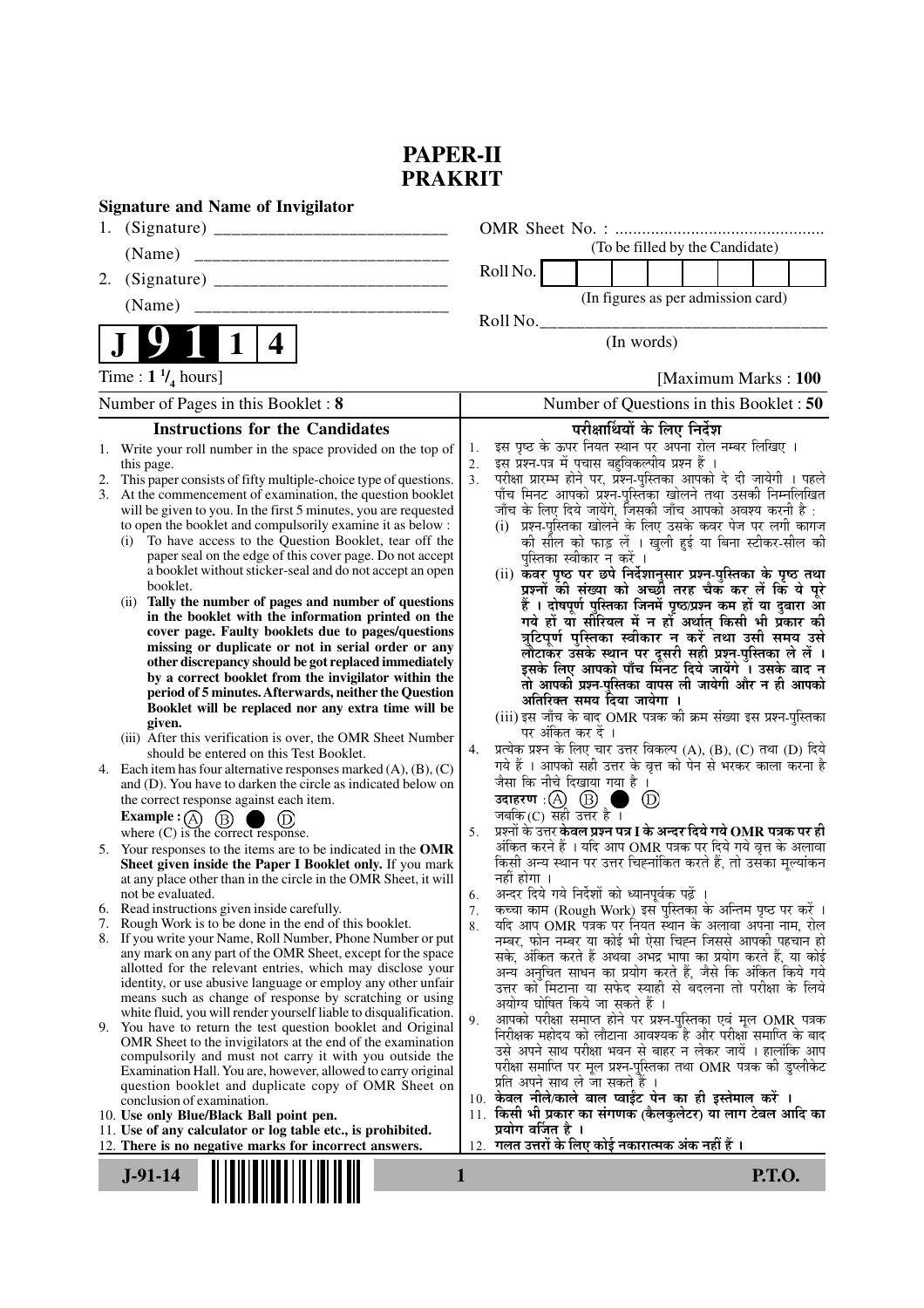## **PRAKRIT**

## प्राकृत

- **Paper –** II
- पण्डपत्तं II

## ¯ÖÏ¿®Ö¯Ö¡Ö **– II**

- **Note :** This paper contains **fifty (50)** objective type questions, each question carrying **two (2)** marks. **All** questions are compulsory.
- **नोट** : इमम्मि पण्हपत्ते **पण्णासा (50)** बहु विकर्प्पियाणि पण्हाणि सन्ति । पत्तेगं पण्हं **दुवे (2)** अंकस्स अत्थि । स**ळाणि** पण्हाणि कारियाणि ति ।
- चोट: इस प्रश्नपत्र में पचास (50) बहु-विकल्पीय प्रश्न हैं । प्रत्येक प्रश्न के दो (2) अंक हैं । सभी प्रश्न अनिवार्य हैं ।
- **1.** Teachings of Bhagawan Mahavira is compiled in this language :

भगवान महावीर के उपदेश इस भाषा में संकलित हैं :

- $(A)$  प्राकृत
- (B) संस्कृत
- (C) छांदस
- (D) कन्नड
- 2. Actual meaning of the word 'प्राकृत' is 'प्राकृत' शब्द का वास्तविक अर्थ है
	- $(A)$  वैदिक भाषा
	- $(B)$  नवीन भाषा
	- $(C)$  स्वाभाविक भाषा
	- (D) विदेशी भाषा
- **3.** Shvetambara Jain Āgamas are in this language : .<br>श्वेतांबर-जैनागमों की भाषा यह है
	- $(A)$  अर्धमागधी
	- $(B)$  पैशाची
	- (C) शौरसेनी
	- $(D)$  अपभ्रंश

**4.** This statement is true : यह कथन सत्य है $\cdot$ 

- $(A)$  प्राकृत में केवल ऋ ऋ का प्रयोग होता है।
- $(B)$  प्राकृत में ऋ ऋ लृ लृ का प्रयोग नहीं होता है ।
- $(C)$  प्राकृत में लृ लृ का प्रयोग होता है।
- (D) प्राकृत में केवल ऐ औ का प्रयोग होता है।
- **5.** This Prakrit document is considered as the oldest : प्राकृत की यह लिखित सामग्री सबसे प्राचीन मानी जाती है:
	- (A) प्राकृत-चरित-ग्रंथ
	- $(B)$  अपभ्रंश-ग्रंथ
	- (C) नाटक-ग्रंथ
	- $(D)$  । अशोक के अभिलेख
- **6.**  $\forall$  changing into  $\forall$  is the feature of this Prakrit :

'र' के स्थान पर 'ल' का परिवर्तन इस प्राकृत का लक्षण है $\, \cdot \,$ 

- $(A)$  मागधी
- $(B)$  महाराष्टी
- (C) शौरसेनी
- $(D)$  गौडी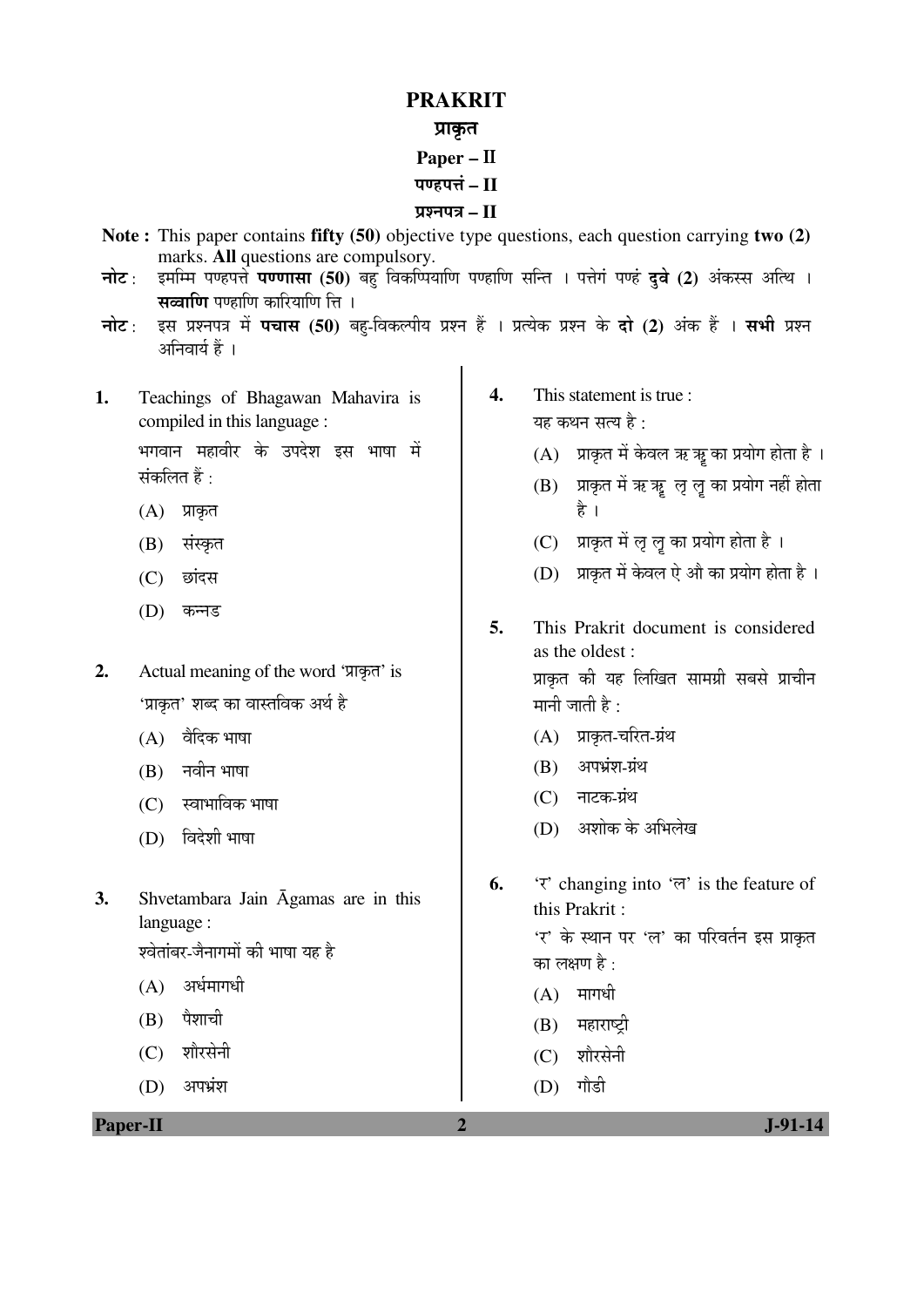**7.** In Prakrit, the final consonant  $\overline{Y}$  is changed into

प्राकृत में पदांत 'म्' के स्थान में होता है :

- (A) अनुस्वार
- (B) हलंत
- (C) विसर्ग
- $(D)$  दीर्घ
- **8.** Prakrit language belongs to this family of languages : प्राकत-भाषा इस भाषा-परिवार से संबद्ध है
	- $(A)$  ग्रीक
	- (B) भारतीय-आर्यभाषा
	- $(C)$  जर्मन
	- (D) द्राविड
- 9. Gunādhya's 'Vaddakahā' was written in this Prakrit गुणाढ्य की 'वडुकहा' इस प्राकृत में लिखित है
	- (A) महाराष्ट्री
	- (B) अर्धमागधी
	- (C) शौरसेनी
	- $(D)$  पैशाची
- 10. The language of 'णायकुमार-चरिउ' is 'णायकुमार-चरिउ' की भाषा है
	- $(A)$  पैशाची
	- $(B)$  मागधी
	- $(C)$  अर्धमागधी
	- (D) अपभ्रंश
- 11. The author of णायकुमार-चरिउ is णायकुमार-चरिउ का लेखक है
	- $(A)$  रइध
	- $(B)$  जोइंदु
	- (C) पृष्पदंत
	- (D) स्वयंभ

- **12.** These are works of Acharya Nemichandra आचार्य नेमिचंद्र द्रारा लिखित ग्रंथ है  $(A)$  नियमसार, श्रावकाचार, रयणसार (B) समयसार, योगसार, क्षपणसार (C) गोम्मटसार, द्रव्यसंग्रह, लब्धिसार  $(D)$  पंचास्तिकाय, बारसाणवेक्ख, तिलोयपण्णत्ति **13.** Read carefully the Unit – I and II for correct match : सही मिलान के लिये प्रथम एवं द्वितीय इकाईयों को ध्यान से पढिये $\cdot$ **Unit – I Unit– II**  a. प्रश्नव्याकरणसूत्र i. मुनिपदुमवंदि b. नियमसार ii. अंगआगमग्रन्थ c. तरंगवतीकथा iii. कुन्दकुन्द d. धम्मरसायणं iv. पादलिप्तसूरि Identify the correct match from the following : निम्नलिखित में से सही मिलान को पहिचानिये $\cdot$  $(A)$  d + i  $(B)$  a + iv  $(C)$  b + ii (D)  $c + iii$ **14.** The theme of an epic is found as महाकाव्य की कथावस्तु यह पायी जाती है
	- $(A)$  शृंगारिक
	- $(B)$  नाट्यप्रधान
	- $(C)$   $\vec{S}$ तिहास प्रसिद्ध
	- (D) काव्यतत्त्वविहीन
- **15.** The author of गाहासत्तसई is गाहासत्तसई के लेखक यह हैं
	- $(A)$  वाकुपतिराज
	- $(B)$  राजशेखर
	- (C) उद्योतनसूरी
	- (D) ÆüÖ»Ö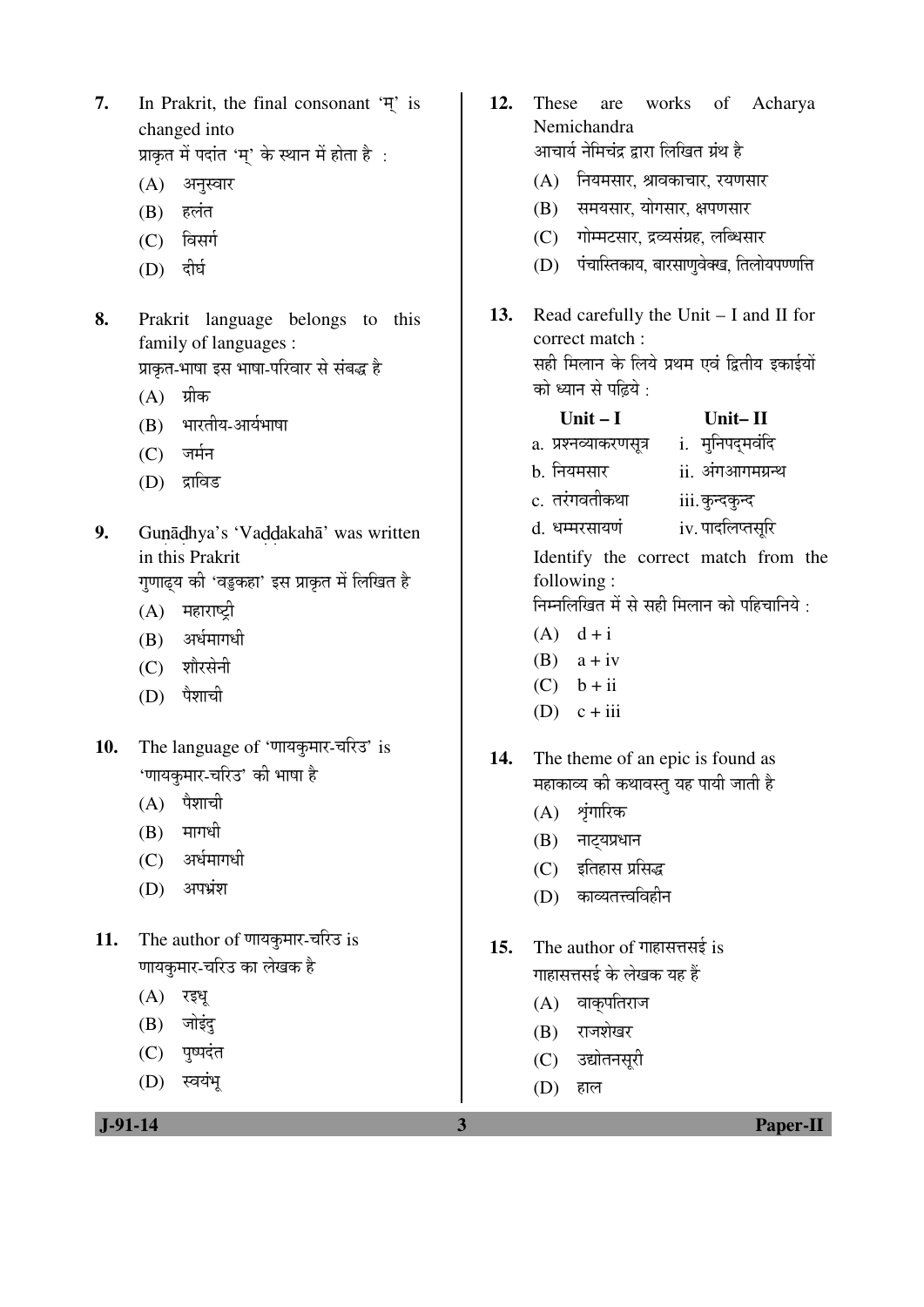- **16.** The hero of Kumarapala cariam is कुमारपालचरितं का नायक है
	- $(A)$  सातवाहन
	- (B) कुमारपाल
	- (C) चंद्रगुप्त
	- (D) समुद्रगुप्त
- **17.** This is an epic यह महाकाव्य है
	- $(A)$  द्रव्यसंग्रह
	- $(B)$  आचारांग
	- (C) सेतुबंध
	- (D) प्रवचनसार
- 18. This is a खण्डकाव्य यह खण्डकाव्य है
	- $(A)$  गाहासत्तसई
	- (B) वज्जालग्गं
	- (C) कर्पूरमंजरी
	- (D) कंसवहो
- **19.** Dr. A.N. Upadhye edited this work : डॉ. ए.एन. उपाध्ये ने इस ग्रंथ का संपादन किया है $\cdot$ 
	- $(A)$  प्रवचनसार
	- (B) समराइच्चकहा
	- (C) द्रव्यसंग्रह
	- $(D)$  सम्मइसत्तं
- **20.** These are the narrative works of Prakrit प्राकृत के कथाग्रंथ ये हैं
	- $(A)$  मुलाचार, अष्टपाहड, कसायपाहड
	- (B) कसायपाहड, द्रव्यसंग्रह, समयसार
	- (C) निर्वाणकाण्ड, वज्जालग्गं, धम्मरसायणं
	- (D) कहारयणकोस, वसुदेवहिणडि, समराइच्चकहा
- **21.** The subject matter of Kavidarpana is कविदर्पण का मुख्य विषय है
	- $(A)$  कोष
	- $(B)$  छन्द
	- (C) अलंकार
	- (D) व्याकरण
- 22. The name of the author of वृत्तजाति-समुच्चय is <u>वृ</u>त्तजातिसमृच्चय के कर्ता का नाम है
	-
	- $(A)$  वररुचि
	- (B) पिङ्गल
	- $(C)$  भोज
	- (D) विरहांक
- **23.** This type of Prākrit has been used mostly in the Karpūrmañjarl कर्पूरमंजरी में मुख्यत. इस प्राकृत का प्रयोग हआ है
	- $(A)$  पैशाची प्राकृत
	- (B) महाराष्ट्री प्राकृत
	- (C) शौरसेनी प्राकृत
	- (D) मागधी प्राकृत
- 24. The author of the **Anandasundari** Sattaka is आनन्दसुन्दरी सट्टक के लेखक हैं
	- $(A)$  घनश्याम
	- $(B)$  राजशेखर
	- $(C)$  रामपाणिवाद
	- $(D)$  हस्तिमल्ल

**Paper-II** J-91-14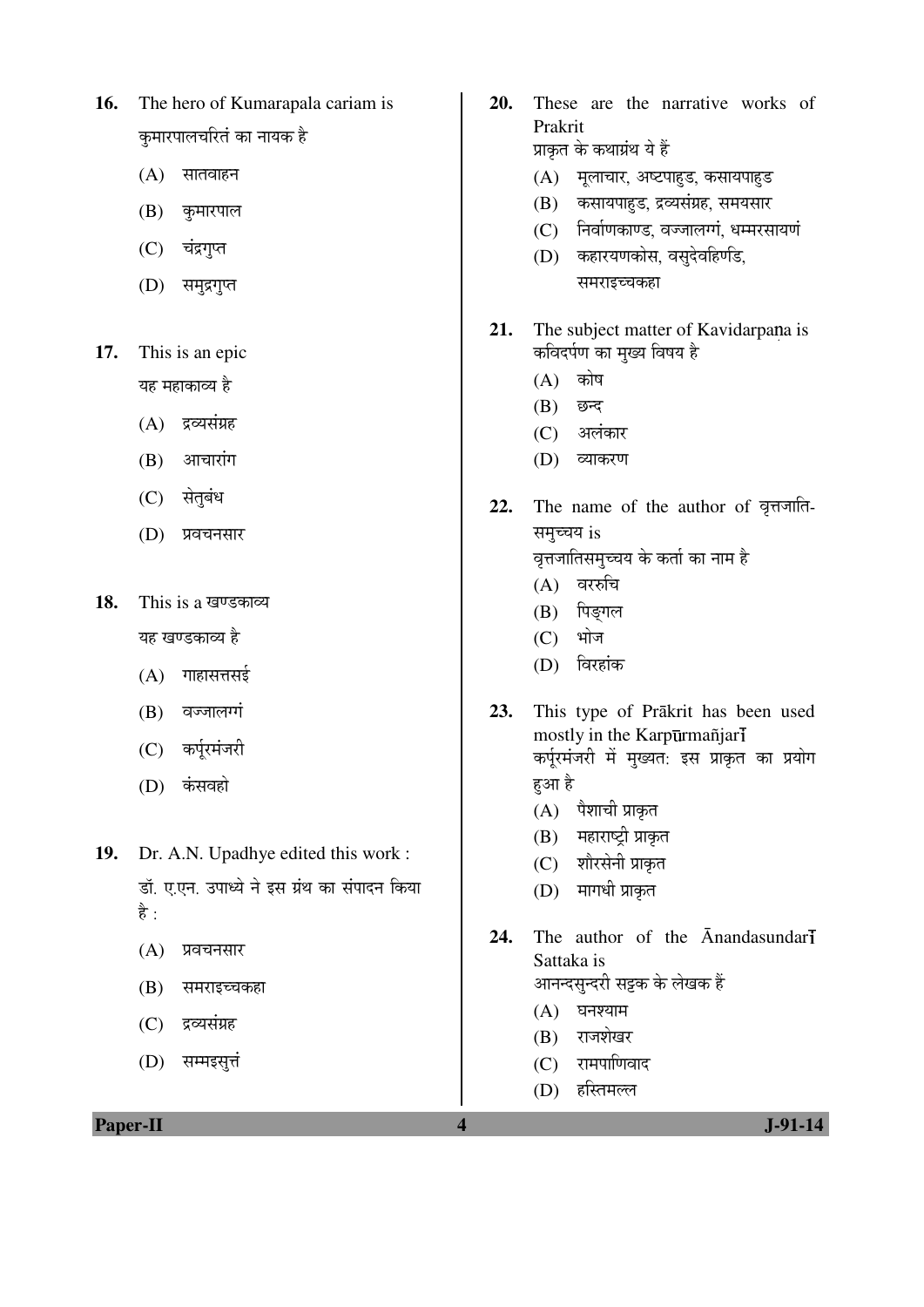- **25.** Acārya Hemachandra is the author of आचार्य हेमचन्द्र इस ग्रन्थ के लेखक हैं
	- $(A)$  नाममाला
	- $(B)$  देशीनाममाला
	- (C) अमरकोश
	- (D) विश्वलोचनकोश
- 26. वृत्तजातिसमुच्चय is divided into chapters by the term वृत्तजातिसमुच्चय के अध्यायों का विभाजन इस
	- नाम से हुआ है  $(A)$  अध्याय
	- $(B)$  नियम
	-
	- $(C)$  पर्व
	- (D) परिवर्त
- 27. Śaurasen<sub>i</sub> Prākrit in Sanskrit Dramas is spoken by संस्कृत नाटकों में यह पात्र शौरसेनी प्राकृत बोलता है
	- $(A)$  विदुषक
	- $(B)$  धीवर
	- $(C)$  राजा
	- $(D)$  ਕਿਟ
- 28. Śākār**ī** Prākrit is used in this text शाकारी प्राकृत इस ग्रन्थ में प्रयुक्त हुई है
	- (A) कर्पूरमंजरी
	- (B) मुद्राराक्षस
	- (C) अभिज्ञानशाकुन्तलं
	- (D) मृच्छकटिकं
- **29.** The script of Aśokana inscriptions of Girnar is अशोक के गिरनार से प्राप्त शिलालेखों की लिपि Æîü
	- $(A)$  ब्राह्मी
	- $(B)$  शारदा
	- (C) देवनागरी
	- (D) द्राविडी

- **30.** The word 'Pāsanda' is used for sect in this inscription इस शिलालेख में सम्प्रदाय के अर्थ में 'पासंड' शब्द प्रयुक्त हुआ है
	- $(A)$  घटियाल शिलालेख
	- $(B)$  हाथीगुंफा शिलालेख
	- (C) गिरनार शिलालेख
	- (D) मथरा अभिलेख
- **31.** The inscription of King Khārabela is also known as सम्राट खारवेल का शिलालेख इस रूप में भी जाना जाता है
	- $(A)$  बडली शिलालेख
	- $(B)$  जुनागढ़ शिलालेख
	- $(C)$  हाथीगंफा शिलालेख
	- (D) मथरा अभिलेख
- **32.** The main language used in Girnāra inscriptions of Aśoka is अशोक के गिरनार शिलालेखों में प्रयुक्त यह भाषा प्रमुख है
	- (A) संस्कृत
	- $(B)$  अपभ्रंश
	- $(C)$  तमिल
	- (D) प्राकृत

**33.** The meaning of the word 'Sāhuliā' used in this sentence is 'तहिं गच्छ जहिं मे पढम-साहलिआ गदा' उक्त पंक्ति में प्रयुक्त 'साहुलिआ' शब्द का अर्थ है

- $(A)$  दन्तावली
- $(B)$  चन्द्रमा
- $(C)$  साड़ी
- 
- $(D)$  कर्ण

 **J-91-14 5 Paper-II**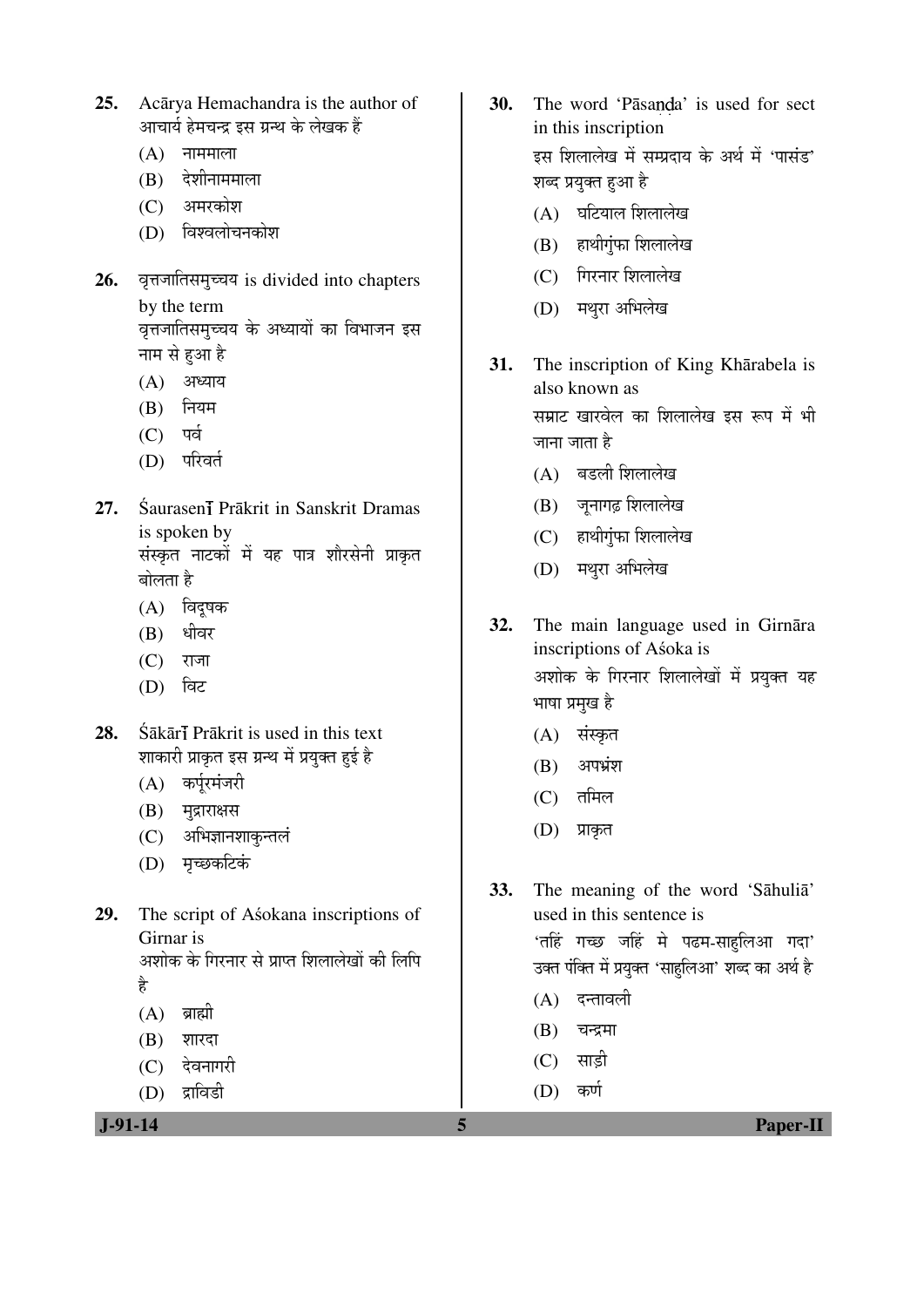34. 'विशमा इंदियचोला हलन्ति चिलशंचिदं धर्म्म'

 This statement is given by in Mracchakatikam मृच्छकटिकं में यह कथन इनके द्वारा किया गया

Æîü

- $(A)$  चेट
- $(B)$  भिक्षु
- (C) विदुषक
- (D) शकार
- **35.** This vowel does not occur in Prakrit यह स्वर प्राकृत में नहीं होता है
	- $(A)$  आ
	- $(B)$   $\dot{\bar{z}}$
	- $(C)$  औ
	- $(D)$  औ
- **36.** The example of Sandhi used in a single word in Prakrit is प्राकृत में एक पद में सन्धि होने का उदाहरण है
	- $(A)$  काही
	- $(B)$  जोइदुं
	- (C) राउलं
	- (D) राअइ
- **37.** Changing of intervocalic 't' in Prakrit is प्राकृत में स्वर मध्यवर्ती 'ट' का परिवर्तन इस

प्रकार होता है ।

- $(A)$  त
- $(B)$   $\zeta$
- $(C)$  ड
- $(D)$  ल
- **38.** This is an example of cerebralisation यह मूर्धन्यीकरण का उदाहरण है
	- $(A)$  सरलं
	- (B) करणिज्जं
	- $(C)$  णडो
	- $(D)$  वड़ह

**Paper-II 6 J-91-14** 

- **39.** Nominative singular of a-stem becomes अकारान्त शब्द का प्रथमा एकवचन में यह रूप होता है
	- $(A)$  आ
	- $(B)$   $\bar{3}$
	- $(C)$  औ
	- $(D)$  इ
- **40.** Instrumental singular of 'mālā' is this 'माला' शब्द का तृतीय एकवचन में यह रूप होता है
	- $(A)$  माले
	- $(B)$  मालासंतो
	- $(C)$  मालं
	- $(D)$  मालाए
- **41.** This is not a metre of Prakrit यह प्राकृत छन्द नहीं है
	- $(A)$  जगती
	- $(B)$  गाहा
	- $(C)$  उग्गाहा
	- (D) पज्झटिका
- **42.** 'वृत्तजातिसमुच्चय' is a text of this kind 'वृत्तजातिसमुच्चय' इस विधा का ग्रन्थ है
	- $(A)$  काव्य
	- (B) ज्योतिष
	- (C) छन्द
	- (D) व्याकरण
- **43.** Jñādhikara is a part of the ज्ञानाधिकार इस ग्रन्थ का अध्याय है
	- $(A)$  पवयणसारो
	- (B) उत्तरज्झयणं
	- (C) दव्वसंगहो
	- $(D)$  सम्मइसत्तं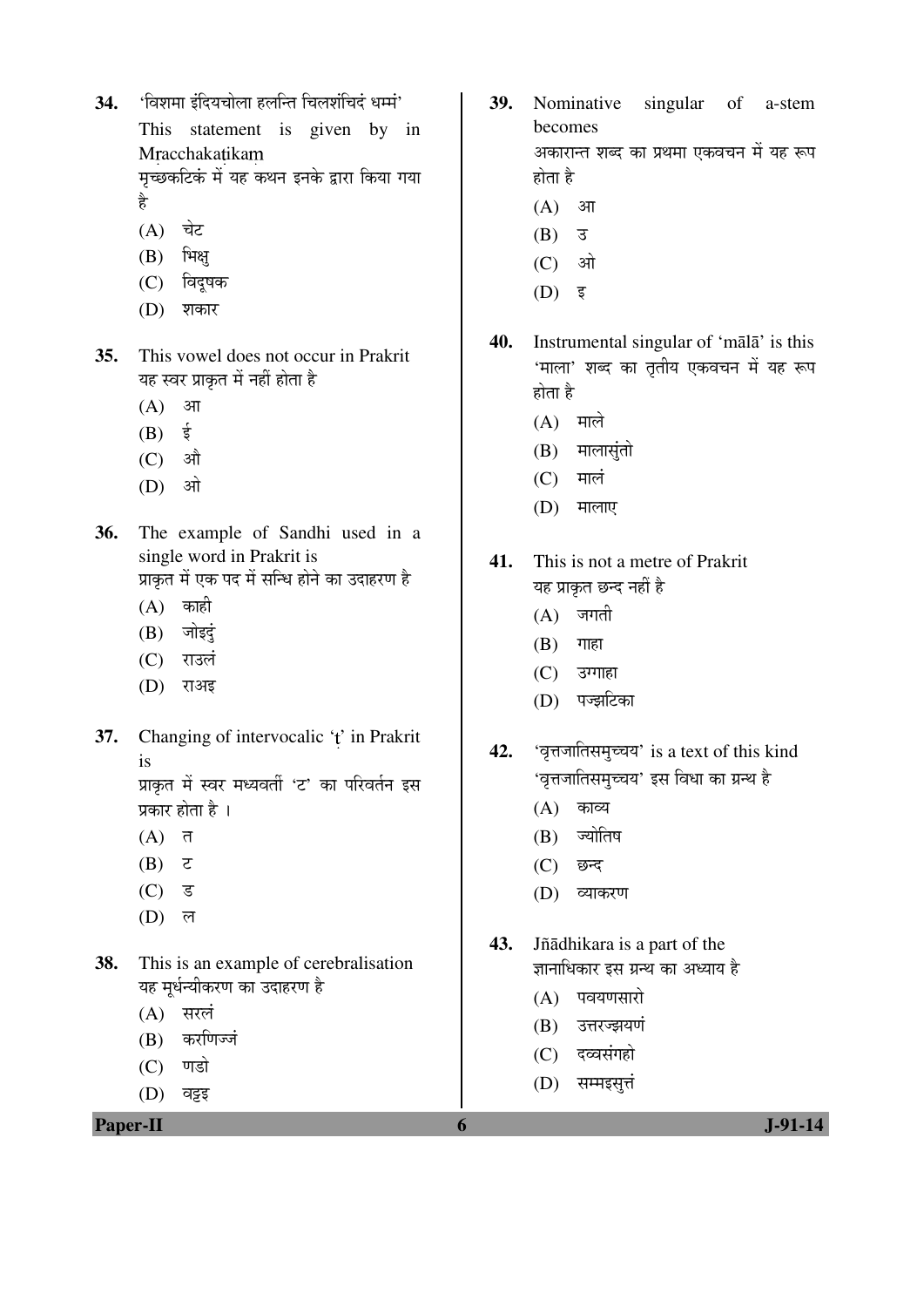- 44. The nature of 'Davvam' is द्रव्य की स्वाभाविक विशेषता है
	- $(A)$  धृवत्त मात्र
	- $(B)$  वयत्त मात्र
	- (C) उप्पादत्त मात्र
	- (D) उप्पादव्वयधवत्तसंजत्तं
- **45.** Read the following statements : निम्नांकित कथनों को पहिये $\cdot$ 
	- (i) प्राकृत भाषा के भेदों में निया प्राकृत भी हैं ।
	- (ii) प्राकृत में दो भिन्न स्वरों की सन्धि नहीं होती $\perp$
	- (iii) प्राकृत में पदान्त म् का अनुस्वार हो जाता है ।
	- $(iv)$  गागधी प्राकृत में र का ल होता है।

Identify the correct group of answer : सही उत्तरों के समूह को चिह्नित कीजिए :

- $(A)$  (i) + (ii)
- (B)  $(ii) + (iii)$
- $(C)$   $(iv) + (ii)$
- (D)  $(i) + (iii) + (iv)$
- 46. 'Vajjalaggam' text is known as 'वज्जालग्गं' इस प्रकार का काव्य ग्रन्थ है
	- $(A)$  चरितकाव्य
	- (B) मुक्तककाव्य
	- (C) चम्पूकाव्य
	- (D) कथाकाव्य
- **47.** Kāladavva is called कालद्रव्य को कहा गया है
	- $(A)$  अत्थिकायो
	- (B) बहुपदेसी
	- (C) अणत्थिकायो
	- $(D)$  मत्तिकायो
- **48.** The Gāthā "Jivo uvaogamao amuttikattā Sadehaparimāno" occurs in the

"जीवो उवओगमओ अमुत्तिकत्ता सदेहपरिमाणो" यह गाथांश इस ग्रन्थ में मिलती है

- $(A)$  आयारंगो
- $(B)$  सम्मइसुत्तं
- (C) दव्वसंगहो
- (D) पवयणसारो
- **49.** This is also the meaning of the word 'Dahamuhassayaham' used in Setubandha :

सेतुबन्ध में प्रयुक्त 'दहमुहस्सवहं' पद का एक अर्थ यह भी है

- $(A)$  रावण का मुख
- $(B)$  दुखों को दूर करने वाला
- (C) मोक्ष का कथन करने वाला
- (D) सेतबन्ध

**50.** The meaning of the word 'Gao ghanasamao' used in the Setubandha is

सेतुबन्ध में प्रयुक्त 'गओ घणसमओ' का अर्थ है

- $(A)$  वर्षाकाल बीत गया
- $(B)$  अधिक समय हो गया
- $(C)$  वह समर्थ हो गया
- (D) सेना समूह चला गया

 **J-91-14 7 Paper-II**